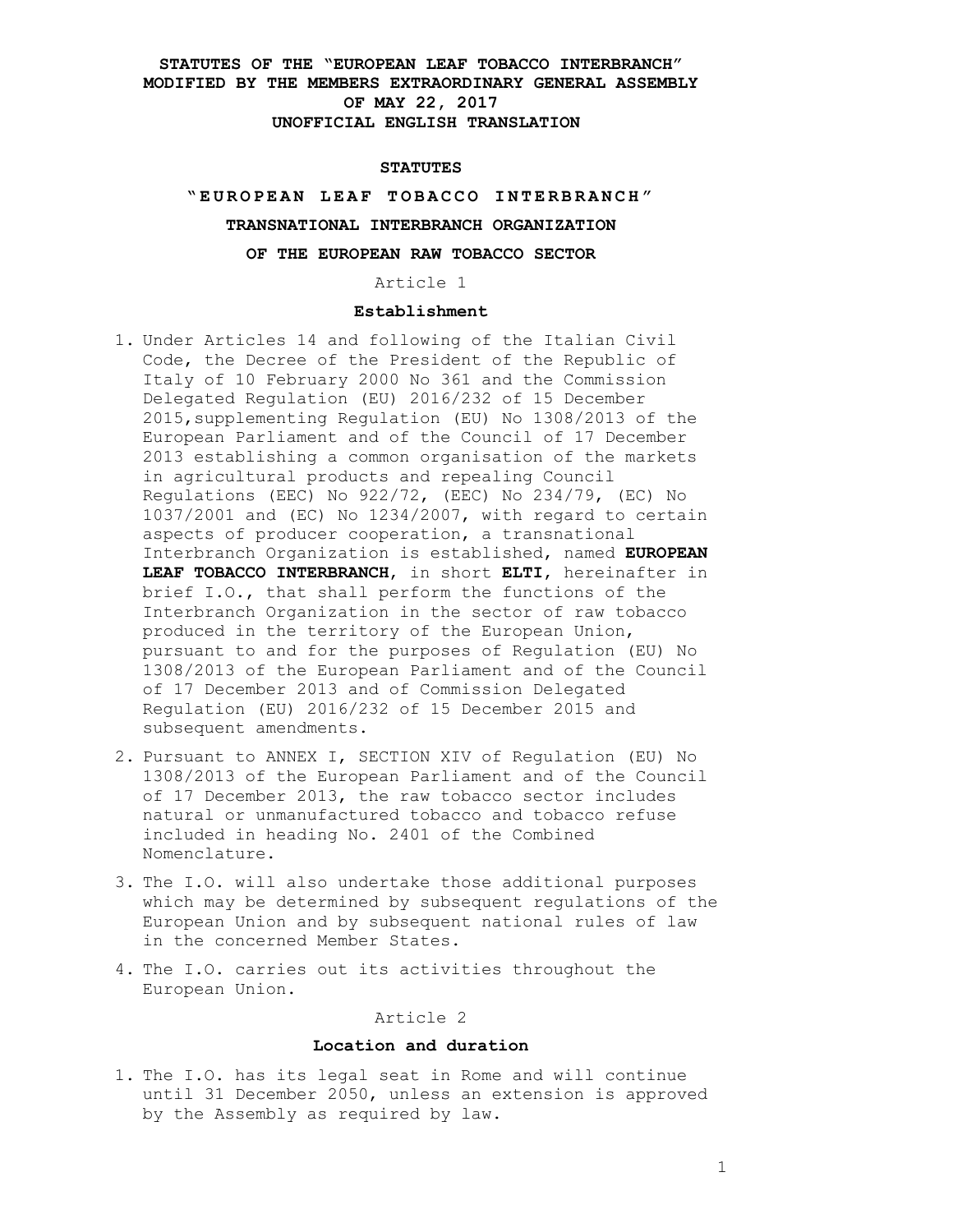2. The General Assembly may establish or abolish branch offices, subsidiaries, branches, representative offices, both in Italy and abroad.

### Article 3

### **Membership**

1. The I.O. may promote and/or adhere to other organizations, institutions and companies in general having purposes which may contribute directly and/or indirectly to the achievement of the Statutory purposes of the same I.O..

#### Article 4

### **Scope and aims**

- 1. The I.O., without any profit or lucrative objective, in relation to the European Union raw tobacco intended for the internal and international market, taking into account the interests of consumers, aims to achieve the following aims with a particular attention to disseminate the information on the sector among small scale and young farmers:
	- a) improving the knowledge and the transparency of the production and the market, including by publication of aggregate statistical data on production costs, prices, including, where appropriate, price indices, volumes and duration of the contracts which have been previously concluded, and by providing analyses of potential future market developments at regional, national or international level;
	- b) forecasting the production potential, and recording public market prices;
	- c) helping to coordinate better the way the raw tobacco is placed on the market, in particular by means of market research and studies;
	- d) exploring potential export markets;
	- e) drawing up standard forms of contract, compatible with the European Union and national laws, for the sale of raw tobacco to purchasers, taking into account the need to achieve fair competitive conditions and to avoid market distortions;
	- f) exploiting to a fuller extent the potential of the products, including the level of market outlets, and developing initiatives to strengthen economic competitiveness and innovation;
	- g) collecting, processing and providing the information and carrying the research necessary to innovate, rationalise, improve and adjust the production, the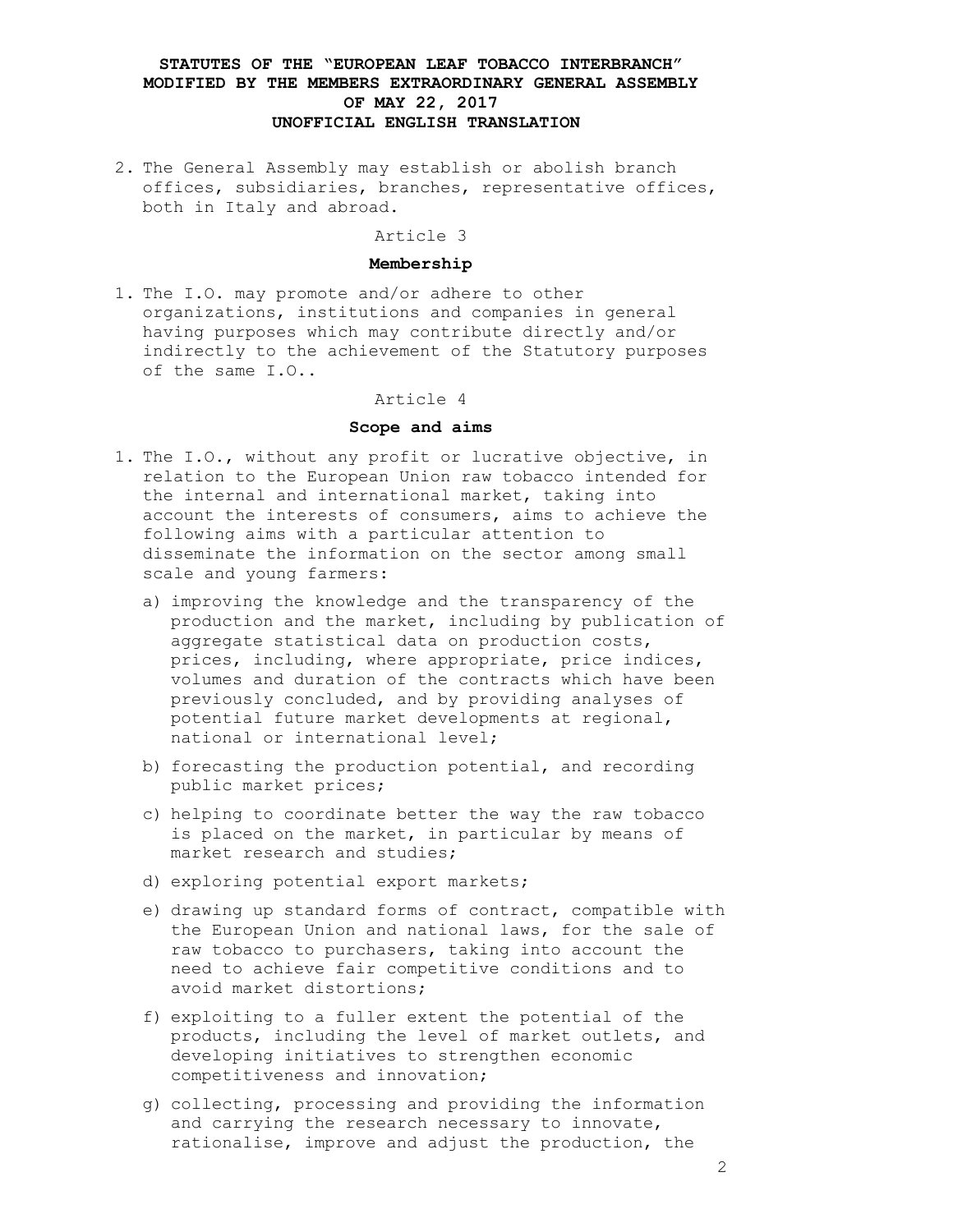processing and marketing, towards products more suited to market requirements and consumer tastes and expectations, in particular with regard to the product quality and protection of the environment;

- h) adapting the production and processing activities to the market requirements and improving the product quality and integrity;
- i) promoting the rationalisation and improvement of the production and processing activities;
- j) seeking ways of restricting the use of plant protection products, better managing other inputs, identifying and defining good agricultural practices, in order to ensure the product quality and the soil and water conservation, enhancing the sanitary safety of raw tobacco, in particular through traceability;
- k) developing methods and instruments for improving products quality at all stages of production, processing and marketing;
- l) developing methods and instruments to improve the economic efficiency of the sector through the reduction of the production costs;
- m) promoting and carrying out research into integrated, sustainable production or other environmentally sound production methods;
- n) contributing to the management of the by-products and the reduction and management of waste;
- o) drawing up, with regard to the technical procedures related to the production and marketing, stricter rules than those laid down by the European Union and national regulations for raw tobacco in the concerned Member States;
- p) implementing the actions foreseen in the programs presented by one or more member organizations and approved by the Assembly and, were applicable, by the competent Authorities;
- q) handling relations with other organizations and public and private entities that have objectives similar to those of the I.O.;
- r) to collaborate with the public administration, in particular with the European Commission and, in the concerned Member States, with the Ministries of Agriculture and Rural Development and with the Ministry of Economy and Finance, in order to contrast the activities of illicit production and trade in the raw tobacco sector;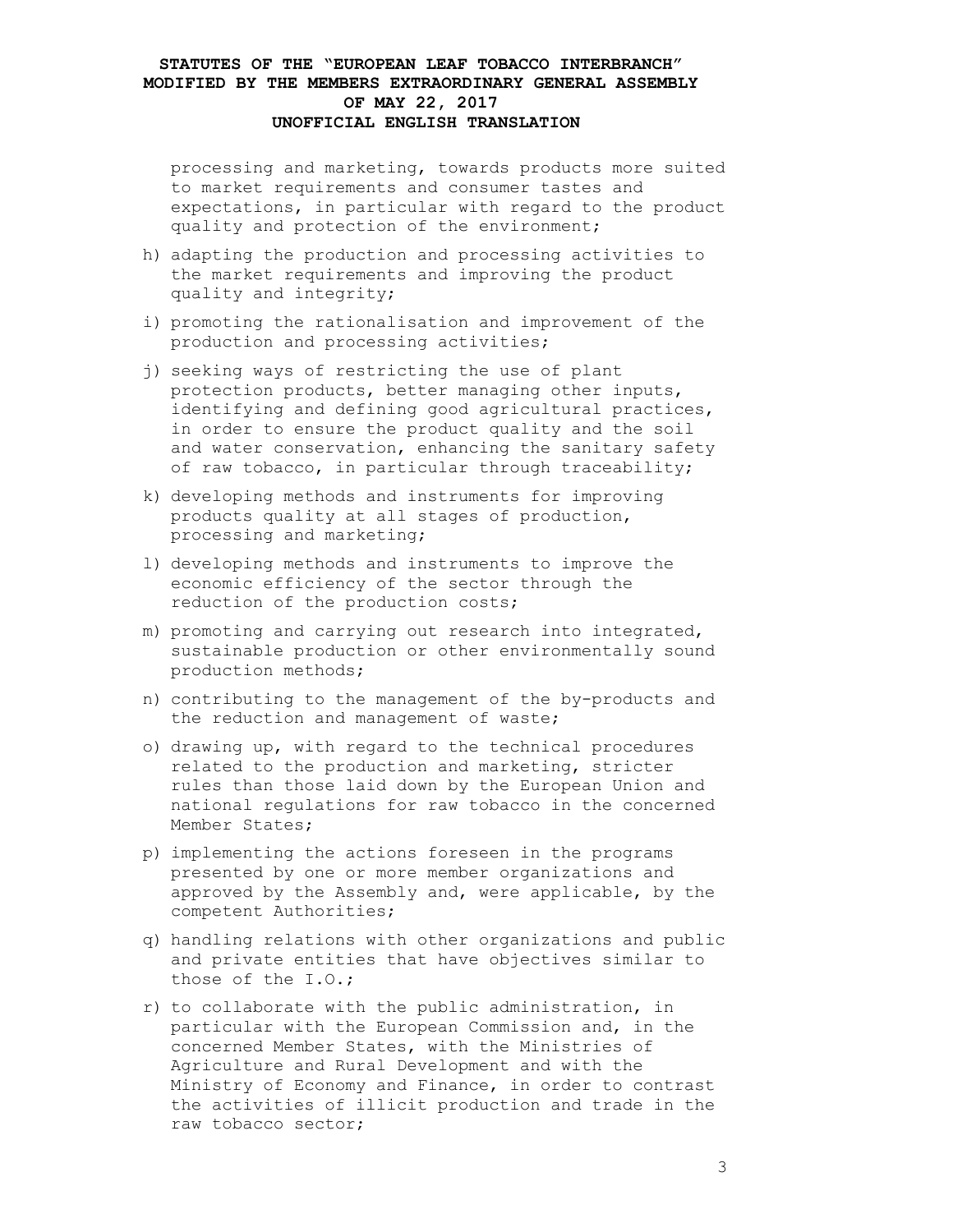- s) promoting and contributing actively to the implementation of control instruments and systems, to ensure the full and free competition and fair and equitable conditions, for all the operators in the raw tobacco sector;
- t) performing financial and real estate operations useful to the achievement of institutional objectives;
- u) submit proposals to public institutions and the competent bodies of the public administration in the context of the social objectives;
- v) establishing financial funds for the achievement of the institutional objectives;
- w) performing also all the other duties provided for by the legislation of the European Union on Interbranch Organizations and by the applicable national and regional laws in the concerned Member States.

Article 5

#### **Members requirements**

- 1. European level organizations representing economic operators in the sector of production and/or processing and/or trade of raw tobacco produced in the European Union recognized, were applicable, by the competent Authorities, can be members of the I.O..
- 2. The candidate members of the I.O. should be registered in the Transparency Register for organisations and selfemployed individuals engaged in EU policy-making and policy implementation, established after the Interinstitutional Agreement between the European Parliament and the European Commission.
- 3. Subjects who carry out activities conflicting with the objectives and interests of the I.O. cannot be part of the I.O..

#### Article 6

#### **Members admission**

- 1. The admission of the new members is subject to the approval by the Board of Directors to which the candidate member must address a specific and circumstantiated request. The candidate member is obligated to provide the Board of Directors with all the documentation that will be deemed necessary to evaluate the possession of the requirements of Article 5 of the present Statutes.
- 2. In the application, the candidate member must confirm that he is fully aware of the provisions of the present Statutes, the relevant resolutions already adopted by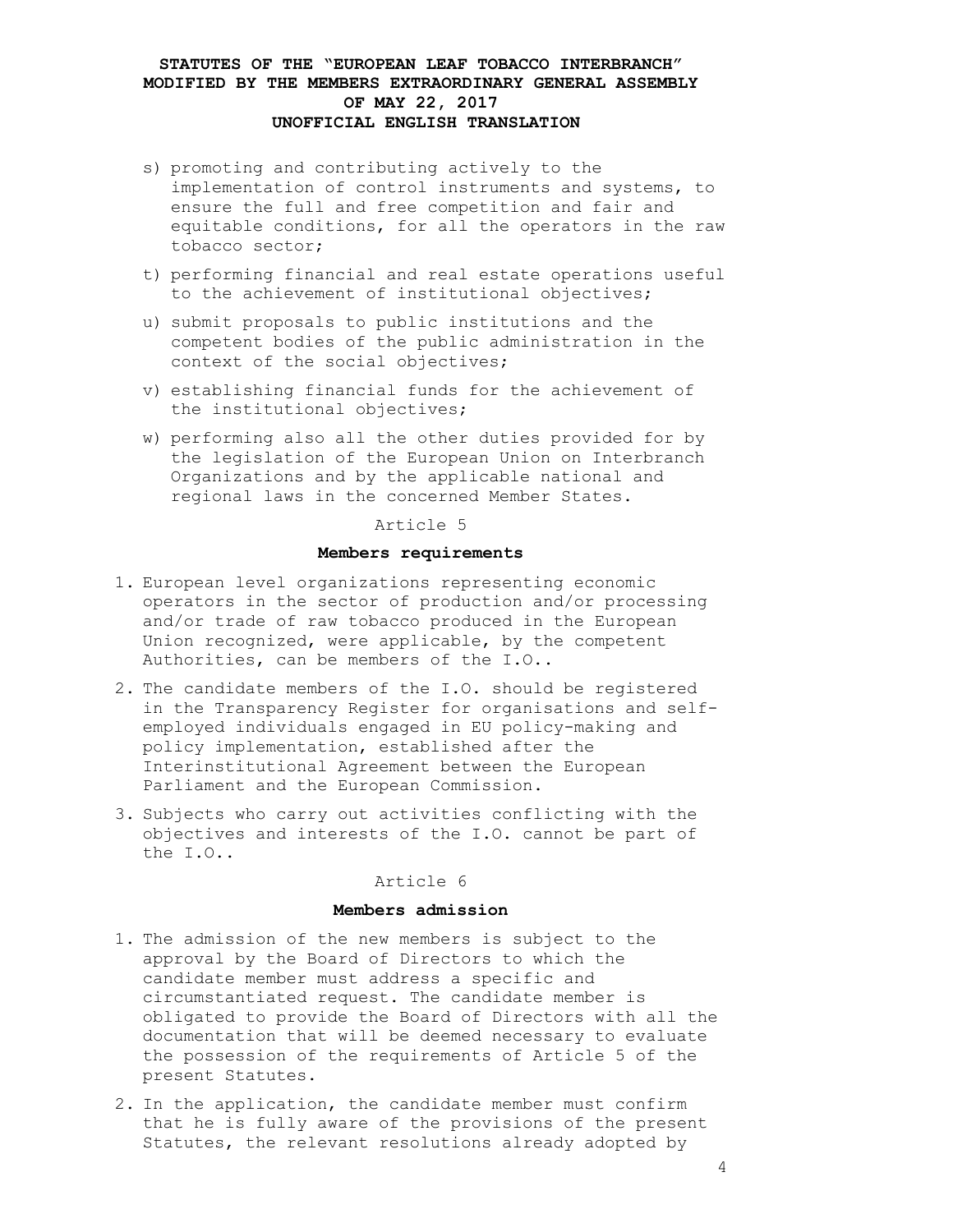the governing bodies of the I.O. and of any regulations issued on the basis of the provisions of the present Statutes and those provided by the rules in force in the matter.

- 3. The decision of the Board of Directors to approve the admission of a new member has to be ratified by the General Assembly.
- 4. If the application for the admission is accepted, the new member must arrange to pay the membership fee and any other charges imposed by the governing bodies within 15 (fifteen) days after the notification of its ratification by the General Assembly.

Article 7

### **Members obligations**

- 1. Each member commits himself to:
	- a) act in accordance with the agreements made within the I.O. or by the latter with third parties if that is not contrary to their members' nation's interests and does not breach their national regulations;
	- b) pay a membership fee of the amount established by the Board of Directors and the financial contributions determined on the basis of the social budget and in pursuit of the social objectives;
	- c) comply with the resolutions of the governing bodies and observe all the rules laid down according to the Statutes if that is not contrary to their members' nation's interests and does not breach their national regulations;
	- d) not join other organizations with the same objectives;
	- e) replace the member of the Board of Directors indicated in its representation in the case referred to in Article 17, fourth paragraph, within the first meeting following that in which it is formalized the termination of the office.
- 2. In relation to the dimension of the financial contributions, excluding the initial membership fee, it is understood that the parity must be ensured between the two groups in which it is articulated the Assembly.

### Article 8

#### **Members resignation**

1. In addition to the cases provided by the applicable laws, any member who has missed the requirements for the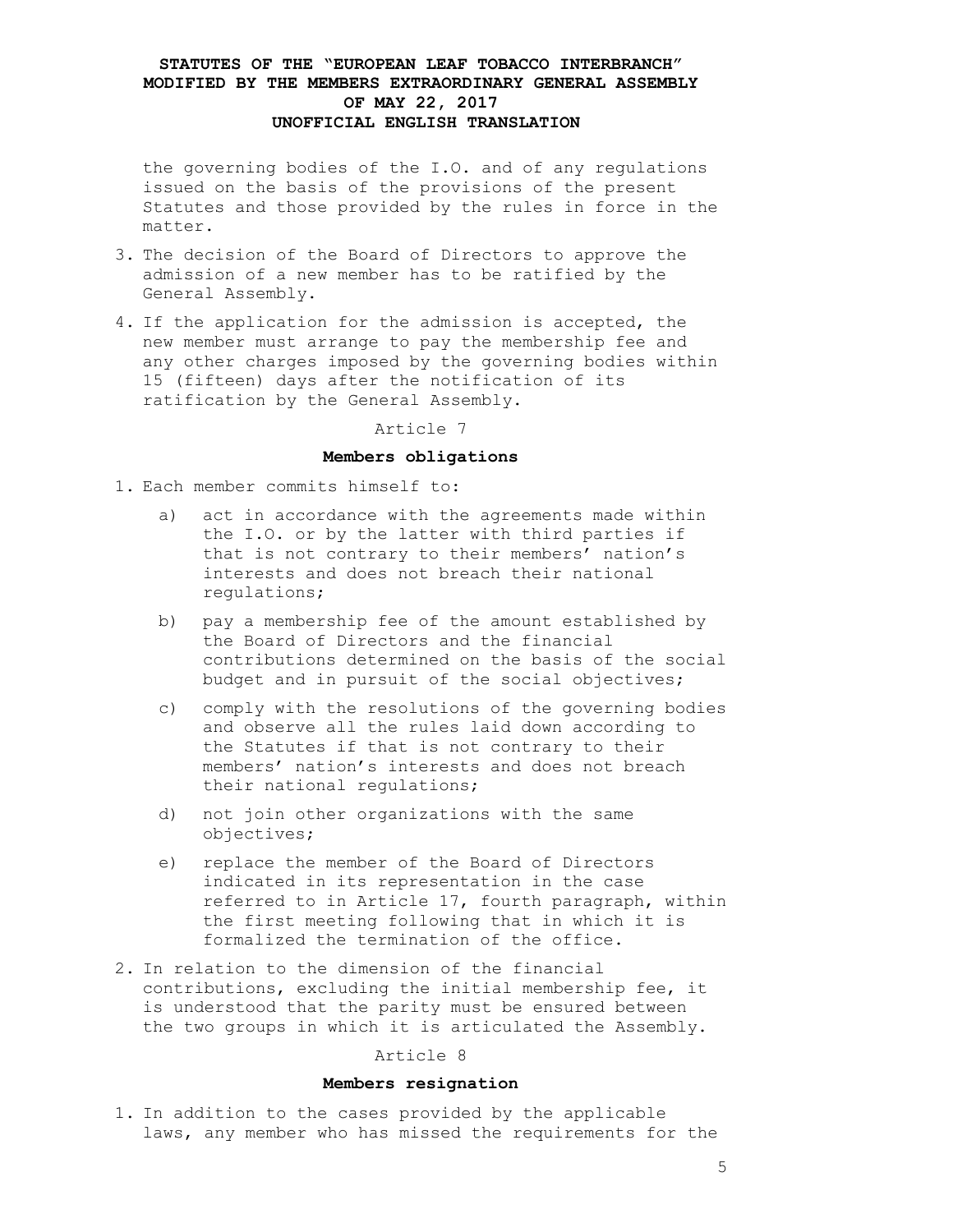admission or who is no longer able to participate in the pursuit of the social objectives or who provide an explicit and justified communication to the Board of Directors has to withdraw from the I.O..

- 2. The withdrawal must be communicated to the Board of Directors by registered letter with return receipt to be sent at least six months before the closing of the fiscal year; the withdrawal shall take effect from the end of the year or the following year in the case in which the communication is received after June 30.
- 3. If the resigning member has outstanding commitments he must regularly accomplish them.
- 4. At the time of withdrawal, nothing is due to the withdrawing member, with particular reference to the membership fees and other fees paid and the social assets.
- 5. The membership fees are neither transferable nor can they be revalued.
- 6. In case that, following the resignation of a member, there remains no member representing the sector of production or the sector of processing of raw tobacco, the I.O. is led to its dissolution.

Article 9

### **Members exclusion**

- 1. The exclusion is decided at any time by the Board of Directors in respect of the member who:
	- a) has been insolvent;
	- b) is founded guilty of serious breaches of the provisions of the present Statutes and the resolutions of the I.O.;
	- c) is no longer able to participate in the achievement of the social objectives;
	- d) has lost the requirements provided by in Article 5 of the present Statutes;
	- e) fails to comply with the decisions and resolutions approved by the competent social bodies.
- 2. The decision of the Board of Directors to exclude a member has to be ratified by the General Assembly.
- 3. The exclusion resolution, signed by the legal representative of the I.O., must be notified to the excluded member by registered letter with return receipt within 15 (fifteen) days from the date on which it is ratified by the General Assembly.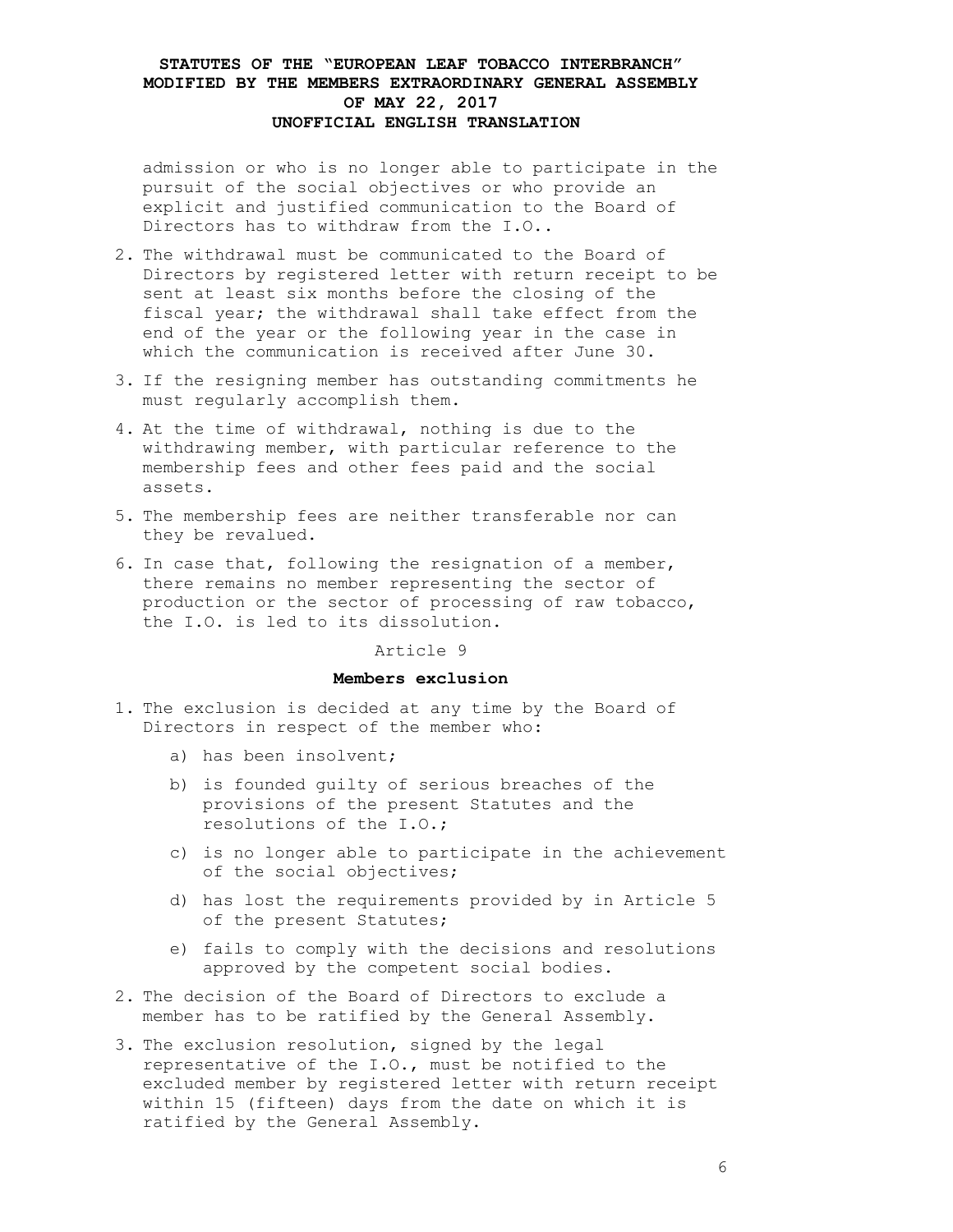### Article 10

## **Governing bodies of the I.O.**

1. The governing bodies of I.O. are the Assembly of the members, the Board of Directors, the President and the Board of Auditors.

### Article 11

### **Members' Assembly**

- 1. The members' Assembly may be ordinary and extraordinary. The Assembly is composed by the members.
- 2. The Annual Ordinary General Assembly shall be convened by the President, upon a resolution of the Board of Directors within the first four months following each fiscal year end to approve the financial statements and balance sheets of the past fiscal year and the budget for the current financial year.
- 3. The General Assembly shall also be convened whenever the Board of Directors deems it necessary or after a justified request made in writing, specifying the topic for the discussion, by the Board of Auditors or by one third of the members.
- 4. The Assembly is chaired by the President of the I.O., in case of his absence the meeting is chaired by the Senior Vice President.
- 5. The coordinators of the product committees referred to in Article 20 are invited to the Assembly without the right to vote.

### Article 12

### **Participation and representation in the Assembly**

- 1. Each member, duly registered in the register of members, is entitled to attend the meeting with his delegate. The Assembly is composed equally by two groups that represent, on the one hand, the organizations of tobacco growers and on the other the organizations of tobacco processors and traders.
- 2. A representation of the European workers' trade unions Organization in the sector of raw tobacco may be invited to assist to the meetings of the Assembly.
- 3. The Assembly may also be held in audio/video conferencing, with participants located in different places, near or distant, with audio/video connections, provided that they comply with the method and the principles of good faith and equal treatment of all members.
- 4. In particular, it is necessary that: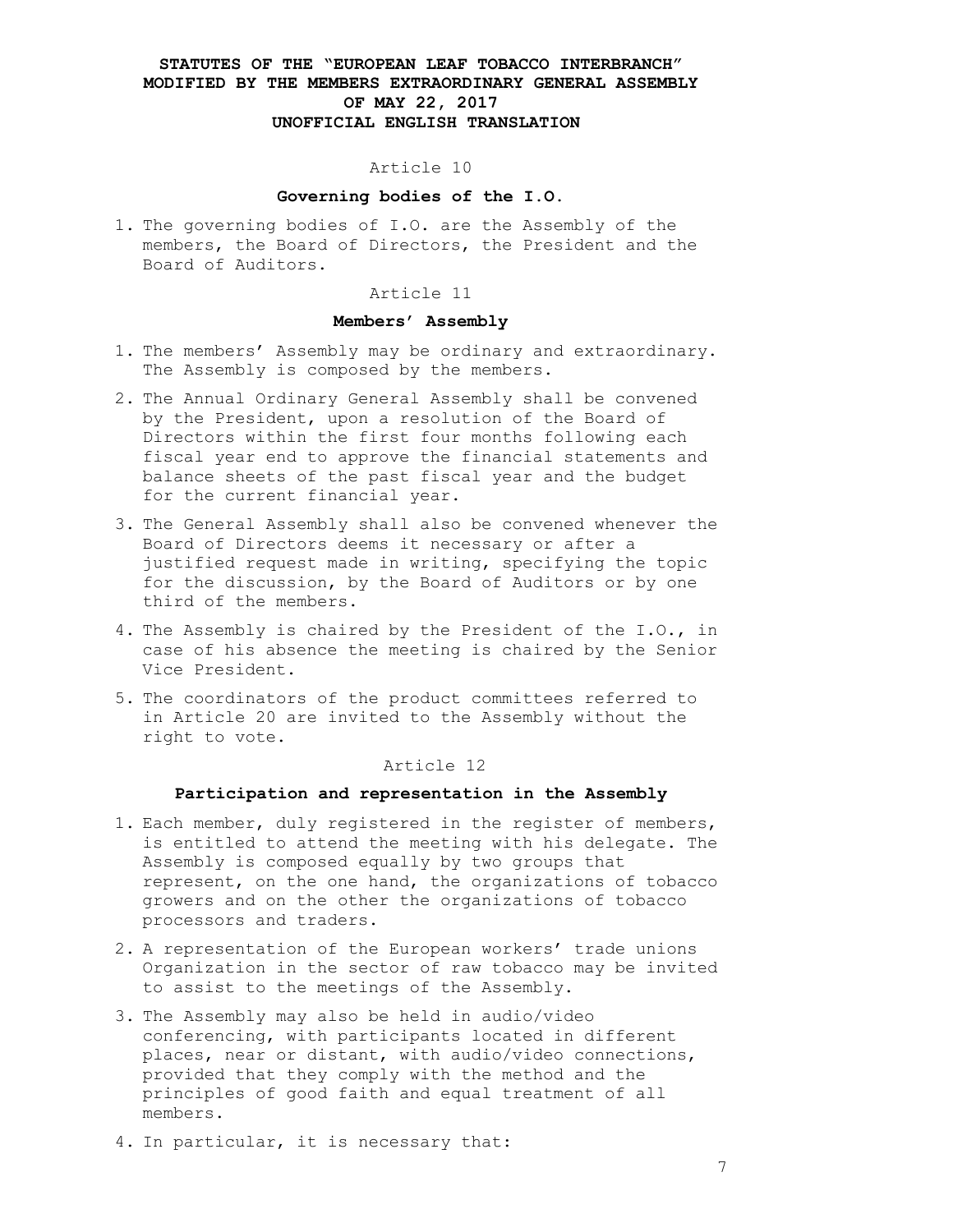- a) the President and the Secretary of the Assembly, who shall draft and edit the relevant Minutes, are present in the same place;
- b) the President of the Assembly has the ability to ascertain the identity and legitimacy of the participants, direct the proceedings, determine and announce the results of the votes;
- c) the person drafting the minutes has the ability to adequately understand any Assembly event to be drafted;
- d) the participants are able to take part in the discussion and to vote simultaneously on the agenda topics;
- e) the convening notice (except in the case of totalitarian Assembly) indicates the audio/video linkups places arranged by the I.O., where the attendees could convene, considered that the meeting is intended to take place where there will be present both the President and the recording Secretary.
- 5. The President of the Assembly has the right to verify the right of intervention to the Assembly and to resolve any possible disputes.
- 6. Members in arrears regarding the payments or the performance of the obligations under Article 7 may not exercise the right to vote.

Article 13

### **Ordinary Assembly**

- 1. The Ordinary Assembly shall be convened by the President upon convocation sent by registered mail, at least 15 (fifteen) days before the meeting. Alternatively, the call may also be made by written communication with any media (paper or electronic) and sent using any system (including fax and email), as long as proof of receipt is guaranteed, at least 15 (fifteen) days before the date fixed for the meeting. The convocation must contain information about the matters to be discussed. In case of urgency, the Assembly may be convened by telegram or fax or electronic mail, provided that in the latter case, the proof of receipt is guaranteed, at least 7 (seven) days before the meeting.
- 2. The Assembly can validly deliberate when are present at least 2/3 (two thirds) of the members from each of the sectors represented in the I.O..
- 3. The Assembly: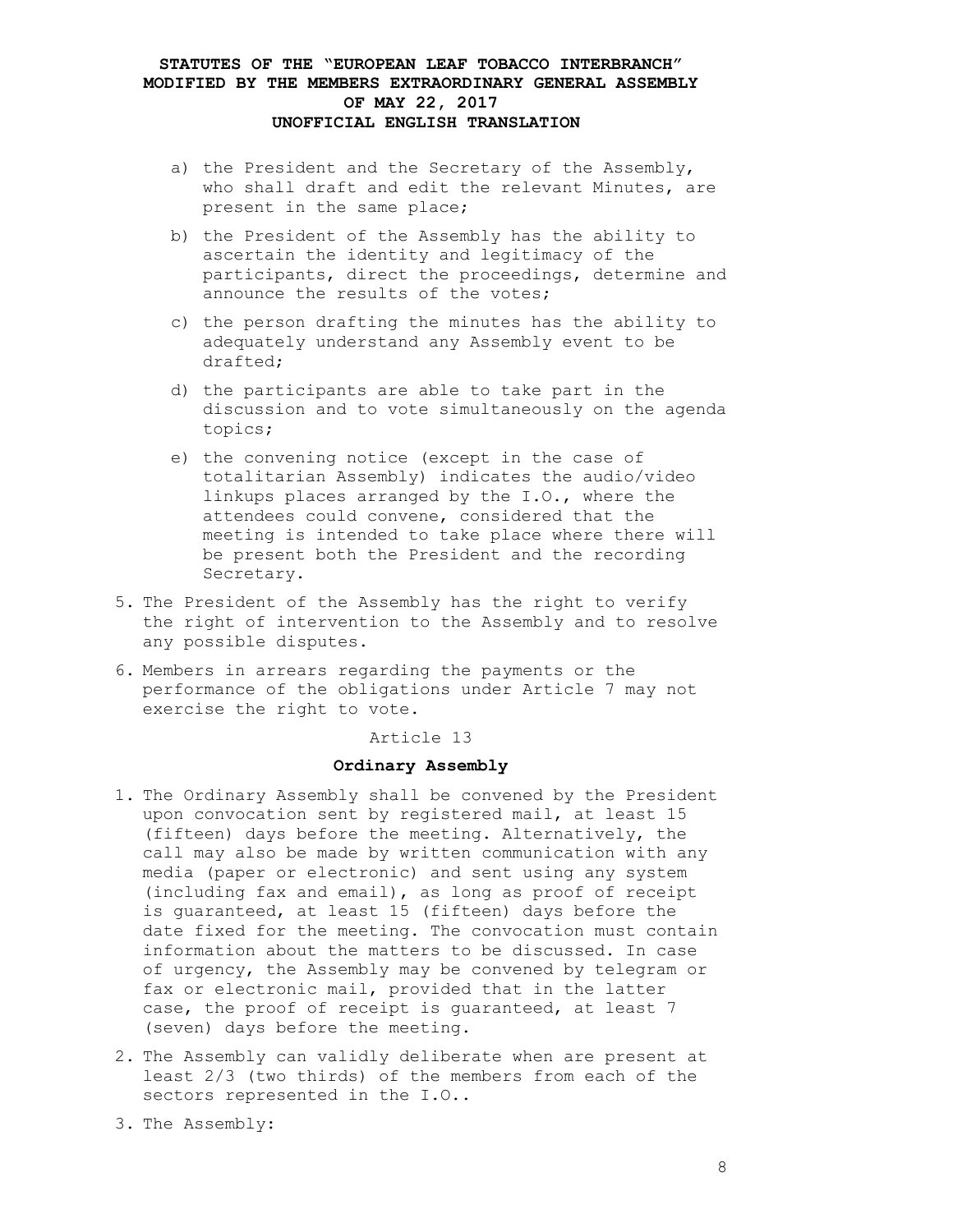- a) provides for the approval of the provisional budget, the final financial statements, balance sheets and the annual report prepared by the Board of Directors;
- b) elects the President and the members of Board of Directors and determine the number of its members;
- c) establishes the Product Committees foreseen in Article 20;
- d) elects the Board of Auditors and its President;
- e) adopts the functioning rules of the Products Committees as well as those that it considers necessary for the proper functioning of the I.O.;
- f) provides the general directions of action of the I.O. and decides on any other matter devolved to it under the present Statutes and the national and EU legislation;
- g) deliberates and decides on any other matter inscribed in the Agenda.
- 4. For the validity of the decisions of the Assembly the unanimity of those present with voting rights is required.

### Article 14

## **Extension of rules, agreements, decisions and concerted practices**

- 1. If the decisions taken by the Assembly dealt with:
	- 1) knowledge of the production and the market;
	- 2) more restrictive production rules with respect to the European Union or national regulations;
	- 3) drafting of standard contracts compatible with the European Union and national laws;
	- 4) rules relating to marketing;
	- 5) rules relating to environmental protection;
	- 6) measures to promote and improve the potential of the products;
	- 7) actions for protection organic farming as well as designations of origin, quality labels and geographical indications;
	- 8) research activities aimed to add value to the products, in particular through new uses which do not pose or reduce the danger to public health;
	- 9) studies to improve the quality of the products;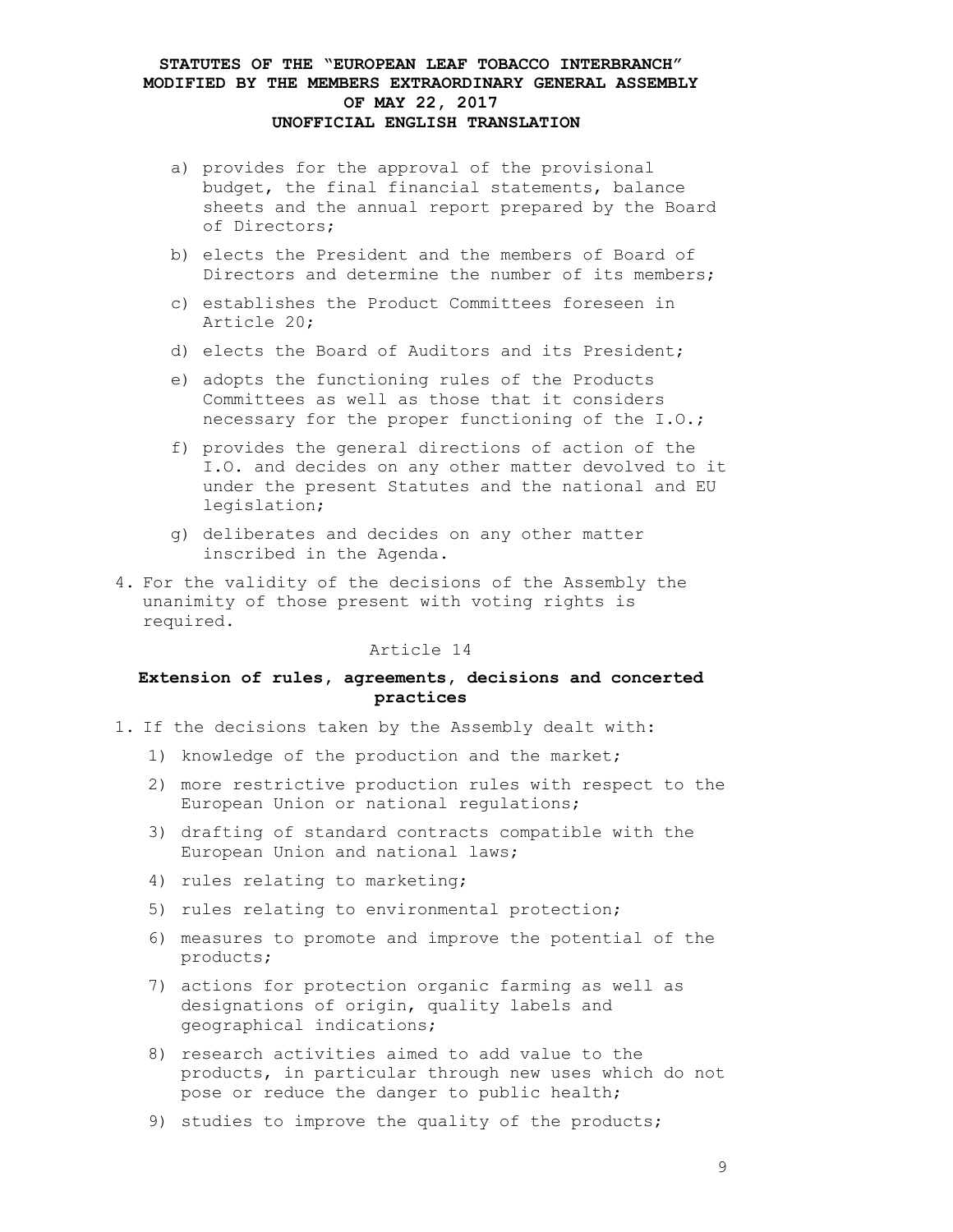- 10) research, in particular on methods of cultivation which allow reduced use of plant protection products and guarantee the conservation of the soil and the preservation or enhancement of the environment;
- 11) definition of minimum quality standards and minimum standards of packing and presentation of the products;
- 12)use of certified seeds and monitoring of the product quality;
- 13) protection of the plant health;
- 14) by-products management,

and are taken in accordance with the EU and interested Member States national legislation, it is mandatory to I.O. to communicate to the competent Authorities, in order to obtain that such agreements, decisions or concerted practices agreed on within the I.O. should become mandatory, for a specified period of time, and therefore to be considered valid and enforceable *erga omnes*, establishing the conditions for the extension towards other active players, individually or grouped, in the economic areas concerned and not adhering directly or indirectly to the I.O..

- 2. The above-mentioned rules, agreements, decisions or concerted practices, to be made extensible *erga omnes*, shall not affect other European Union players and must not have any of the effects listed under Article 210, paragraph 4 of Regulation (EU) No 1308/2013 of the European Parliament and of the Council of 17 December 2013, nor are they in other respects incompatible with European Union laws or the national legislation in force in the concerned Member States.
- 3. The agreements, decisions and concerted practices which:
	- a) may cause in any form a partitioning of the markets within the European Union;
	- b) may affect the sound operation of the markets organization;
	- c) may create distortions of competition which are not essential to achieving the objectives pursued by the I.O.;
	- d) entail the fixing of prices or quotas;
	- e) may create discrimination, reduce or eliminate competition for a substantial part of the products in question,

are in any case incompatible with the European Union laws.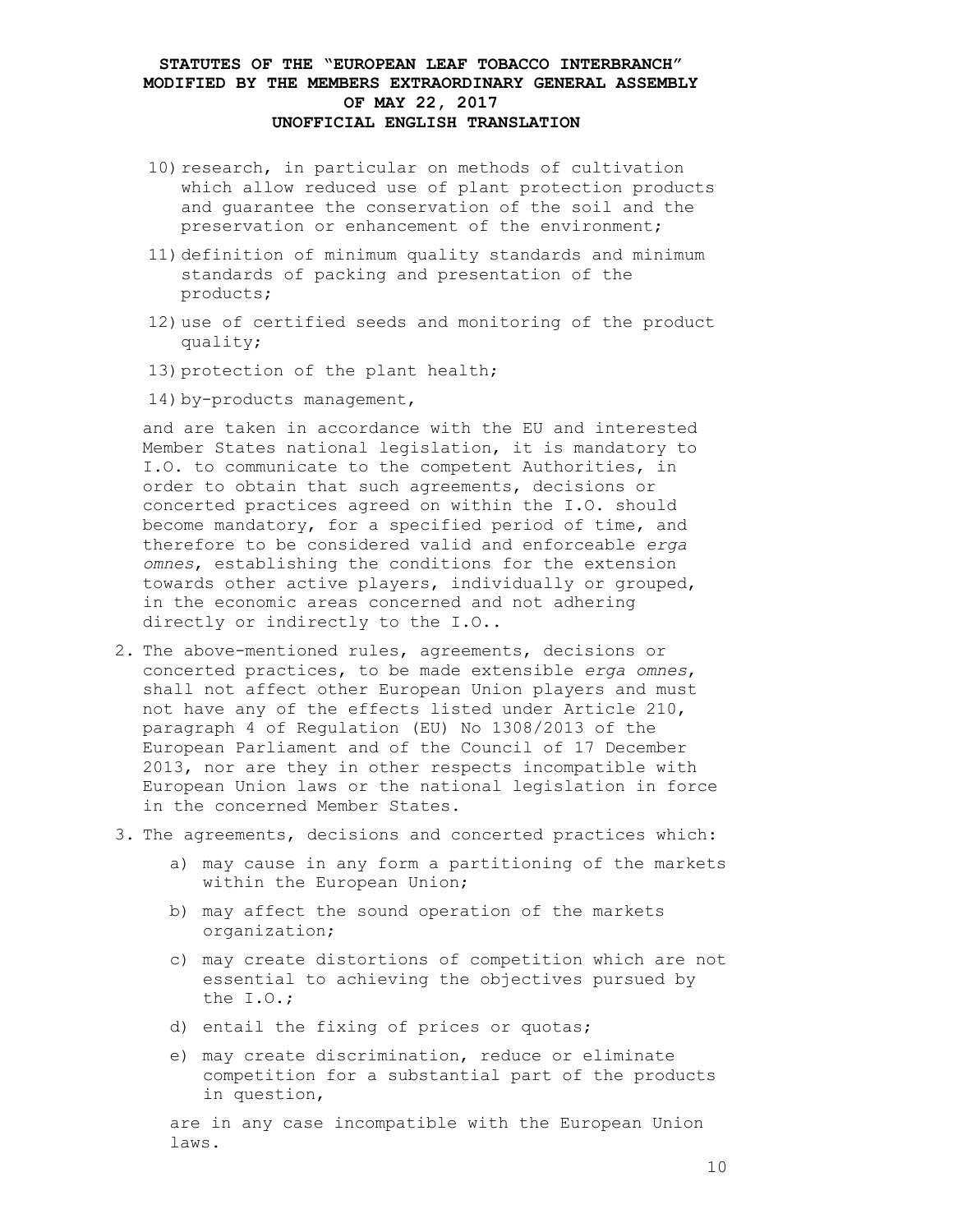If the rules established by the Assembly are extended *erga omnes*, in accordance with Article 164 of Regulation (EU) No 1308/2013 of the European Parliament and of the Council of 17 December 2013, and if the activities covered by these rules are of general interest to the economic operators whose activities are related to the products in question, the competent Authorities in the area concerned may decide that individuals who do not adhere to I.O., but benefit from such activities, shall be liable to pay to the I.O. an amount equal to all or part of the financial contributions paid by the members, to the extent that such contributions are intended to cover the expenses directly incurred in the implementation of the activities in question.

### Article 15

# **Contractual relations**

- 1. The I.O. will exercise due diligence to ensure that national Ministries of Agriculture of the concerned Member State, in accordance with the principles of Article 168 of Regulation (EU) No 1308/2013 of the European Parliament and of the Council of 17 December 2013 decides, with respect to the raw tobacco sector:
	- a) that each delivery of raw tobacco in the national territory of the concerned Member States by a tobacco producer to a processor or trader should be subject to a written contract between the parties, and/or
	- b) that the first purchasers must make a written offer to contract for the delivery in the concerned Member State territory of these products from the producers,

the above-mentioned contract or the offer of the contract must meet the requirements referred to in paragraphs 4 and 5 of this Article.

- 2. The I.O. will exercise due diligence to ensure that the national Ministry of Agriculture of the concerned Member State decides that the delivery of raw tobacco from a producer to a purchaser shall be subject to a written contract between the parties; that it is also decided which phases of the delivery are covered by such a contract when the delivery of the products concerned is made through one or more intermediaries, taking into account that these provisions do not affect the proper functioning of the internal market.
- 3. In the case referred to in paragraph 2, the Ministry of Agriculture of the concerned Member State may establish a mediation mechanism to be applied to the cases in which it is not reached a mutual agreement for the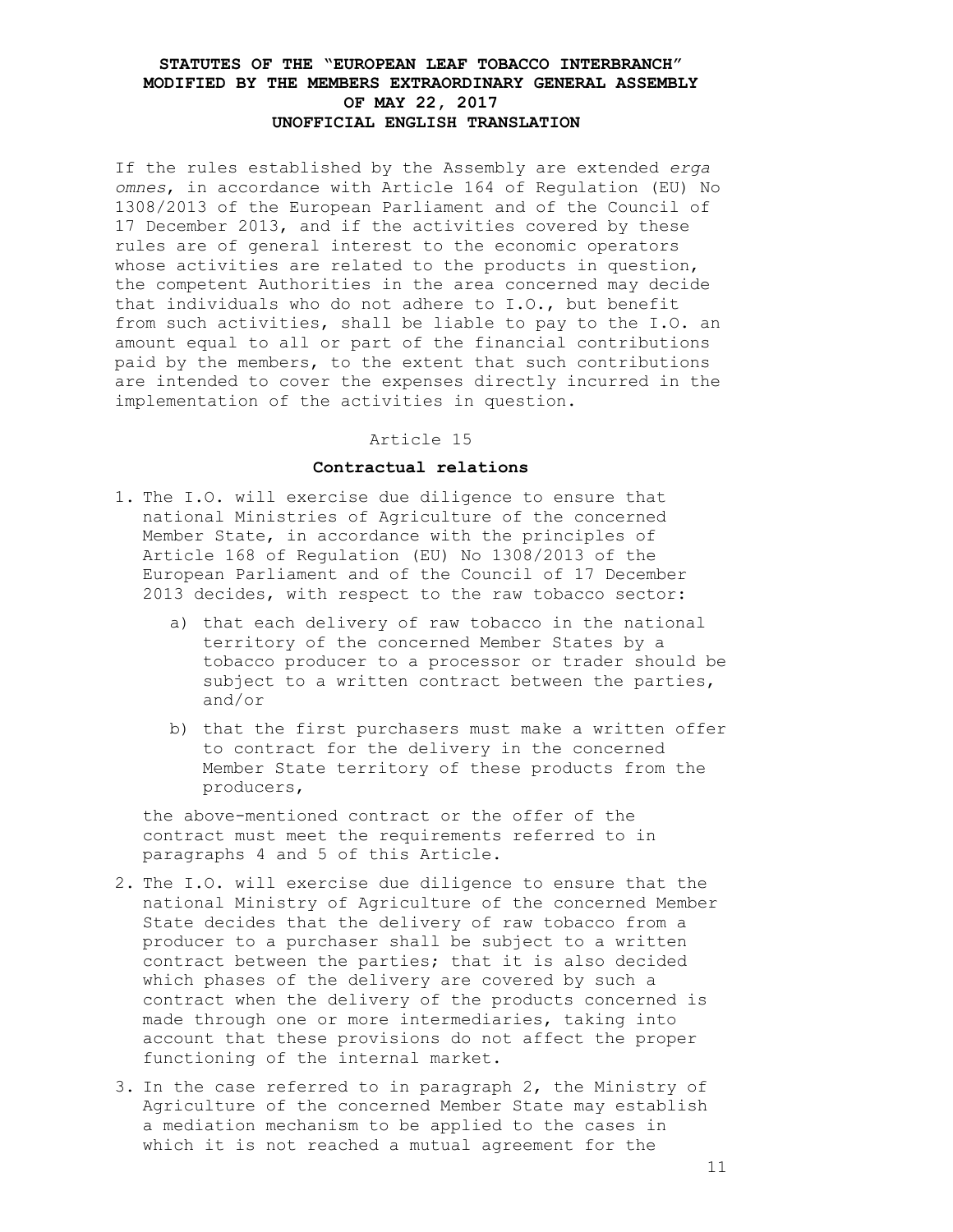conclusion of a contract, thereby ensuring fair and equitable contractual relations.

- 4. Any contract or offer of contract referred to in paragraph 1:
	- a) is concluded before the delivery;
	- b) is concluded in writing; and
	- c) includes, among other things, the following elements:
		- i) the price payable for the delivery, that:
			- is fixed and is established in the contract, or
			- is calculated by combining various factors set out in the contract, which may include market indicators that reflect changes in market conditions, the quantities delivered and the quality of the raw tobacco delivered;
		- ii) the quantity and quality of raw tobacco that can and/or must be delivered and the timing of such deliveries;
		- iii) the duration of the contract, which may be of fixed or indefinite period, including termination clauses;
		- iv) details regarding payment deadlines and procedures;
		- v) the arrangements for the collection or the delivery of the raw tobacco and
		- vi) the rules applicable in the event of *force majeur*e.
- 5. All the elements of the contracts for the delivery of raw tobacco concluded by producers, processors or traders, including those elements referred to in paragraph 4, letter c), shall be freely negotiated between the parties.

## Article 16

#### **Extraordinary Assembly**

1. The Extraordinary Assembly is convened by the President, after a resolution of the Board of Directors, upon convocation sent by registered mail, at least 15 (fifteen) days before the meeting. Alternatively, the convocation may also be made by written communication with any media (paper or electronic) and sent using any system (including fax or email), as long as proof of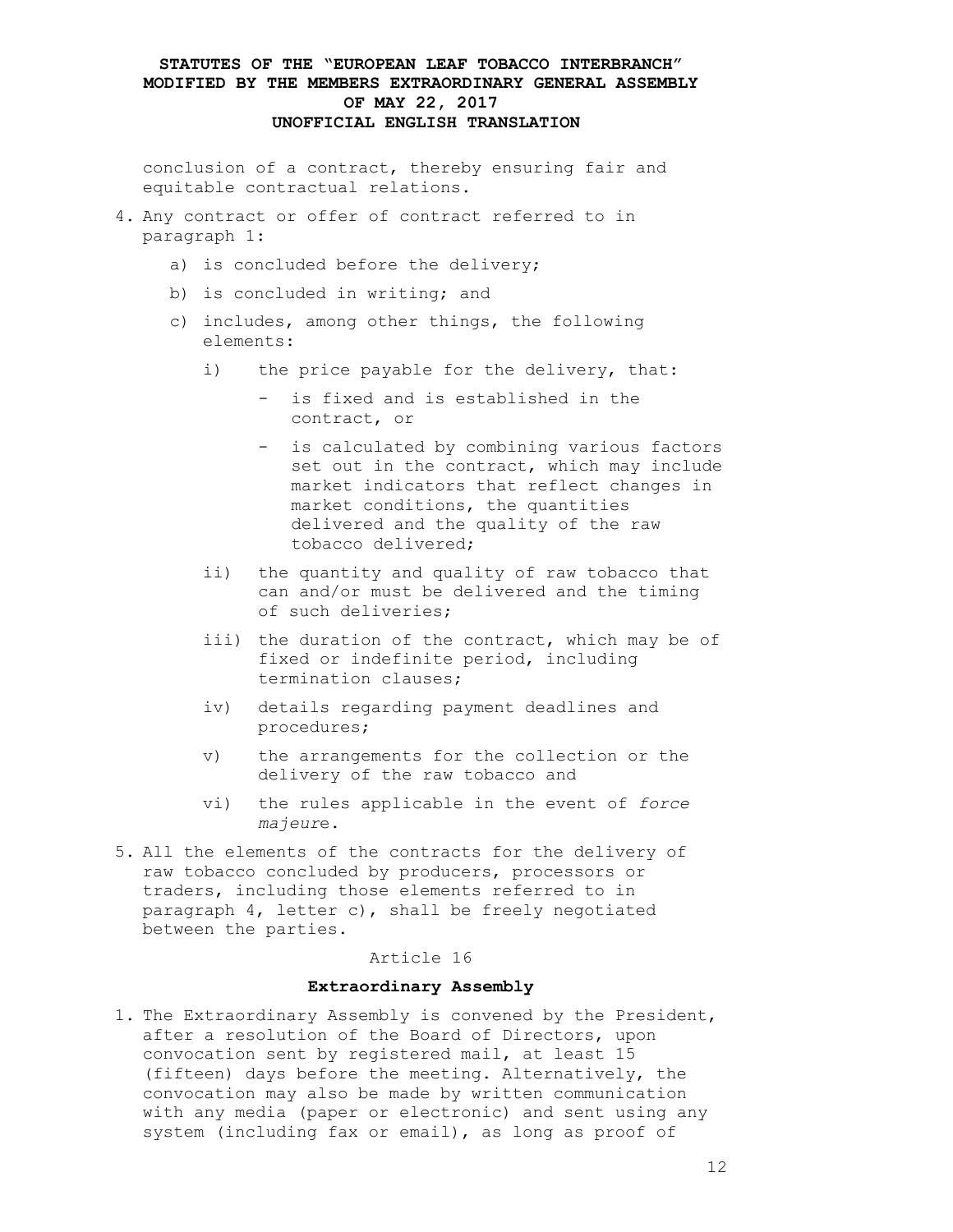receipt is guaranteed, at least 15 (fifteen) days before the date fixed for the meeting. The notice must contain information about the matters to be discussed. In case of urgency, the Assembly may be convened by telegram or fax or electronic mail, provided that in the latter case, the proof of receipt is guaranteed at least 7 (seven) days before the meeting.

- 2. The Extraordinary Assembly decides on amendments to the Charter and the Statutes, on the extension of the duration and the possible early termination of the I.O., on the appointment of the liquidators and their powers.
- 3. The Extraordinary Assembly can also decide on any other matter inscribed in the Agenda, with the exception of the matters listed in paragraph 3 of Article 13 of the present Statutes.
- 4. The Extraordinary Assembly is validly constituted when are present at least 2/3 (two thirds) of the members from each of the sectors represented in the I.O.. The Extraordinary Assembly decides at unanimity of those present entitled to vote.

#### Article 17

# **Board of Directors**

- 1. The I.O. is managed by the President and a Board of Directors composed of a minimum of 2 (two) to a maximum of 40 (forty) members, equally distributed among the representatives of the two groups which constitute the Assembly, appointed by each member organization. Each member Organization has the right to be represented in the Board of Directors, according to the decision take by the Assembly, ensuring the parity between the two groupings.
- 2. Each new member Organization designates a representative in the Board of Directors; in order to restore the parity, the other grouping designates its further component. In case of withdrawal of a member, in order to maintain the parity, the group to whom the withdrawing member belongs designates a new component.
- 3. The Board of Directors may invite to attend to its meetings also subjects who are not Board members, where if the need arises. The Coordinators of the Product Committees foreseen in Article 20 may also be invited to attend to the meetings of the Board of Directors every times specific issues related to the relevant productive sectors will be discussed.
- 4. The Board of Directors shall remain in office for three (3) years. If, during the period, one or more members lacks, the Board of Directors shall replace him/them;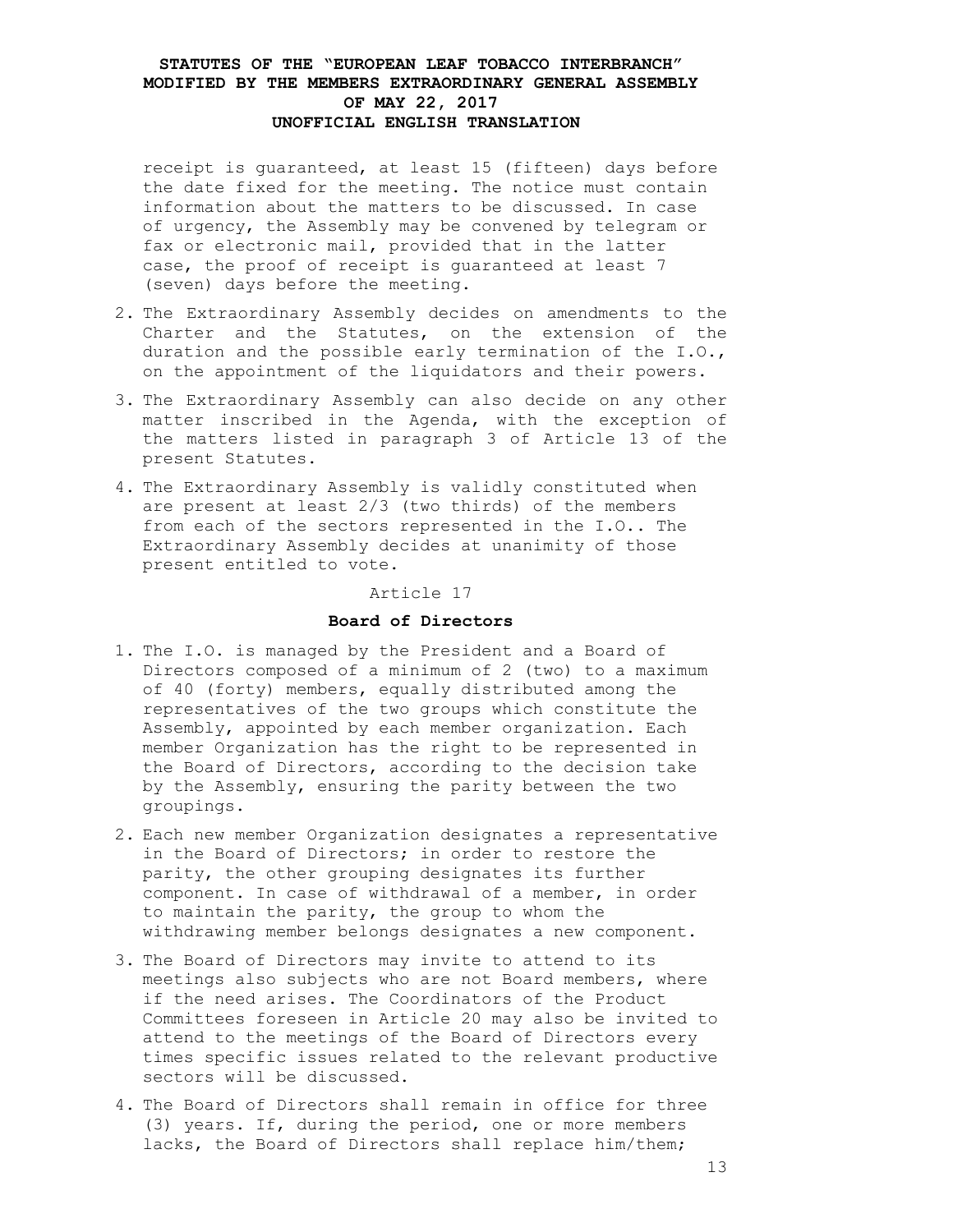members so appointed shall hold their office until the next Assembly meeting. If a Board member is unjustifiably absent for 3 (three) consecutive meetings he shall withdraw from his office.

- 5. If half plus one of the members of the Board of Directors lack, the Assembly must be urgently convened by the Board of Auditors for their replacement, in the meantime the Board of Directors may carry only the ordinary administration acts.
- 6. The Board of Directors shall elect within its members 2 (two) Vice Presidents.
- 7. The Board of Directors shall meet at the social seat or elsewhere, whenever the President or his/her substitute deems it necessary or at the request of 1/5 (one fifth) of the Directors. The Board of Directors shall be convened by the President, or in his absence or impediment, by the Senior Vice President, by letter or by fax or e-mail message, provided that it is guaranteed to receive, bearing the agenda, to be sent at least 7 (seven) days before the date of the meeting. In case of urgency, the notice may be sent by any means of communication provided that all Directors are notified at least 2 (two) days before the meeting.
- 8. For the validity of the meetings of the Board of Directors it is required the presence of 2/3 (two thirds) of the members in office. The Board shall decide at unanimity of those present entitled to vote.
- 9. Is admitted the possibility that the meetings of the Board of Directors may be held by audio/video conferencing, provided that all the participants can be precisely identified and are able to follow the discussion and intervene in real time in the discussion of the topics, as well as examine and be able to transmit and receive documents. Under these requirements, the Board of Directors shall be considered held in the place where the President and the Secretary of the meeting are present to enable the drafting and signing of the Minutes in the appropriate book.

### Article 18

### **Powers of the Board of Directors**

- 1. The Board of Directors is invested with the powers for the ordinary and extraordinary management of the I.O. except those which by law or the Statutes are to be entrusted to the Assembly.
- 2. The Board of Directors, in order to achieve the social objectives of the I.O., promotes the creation of the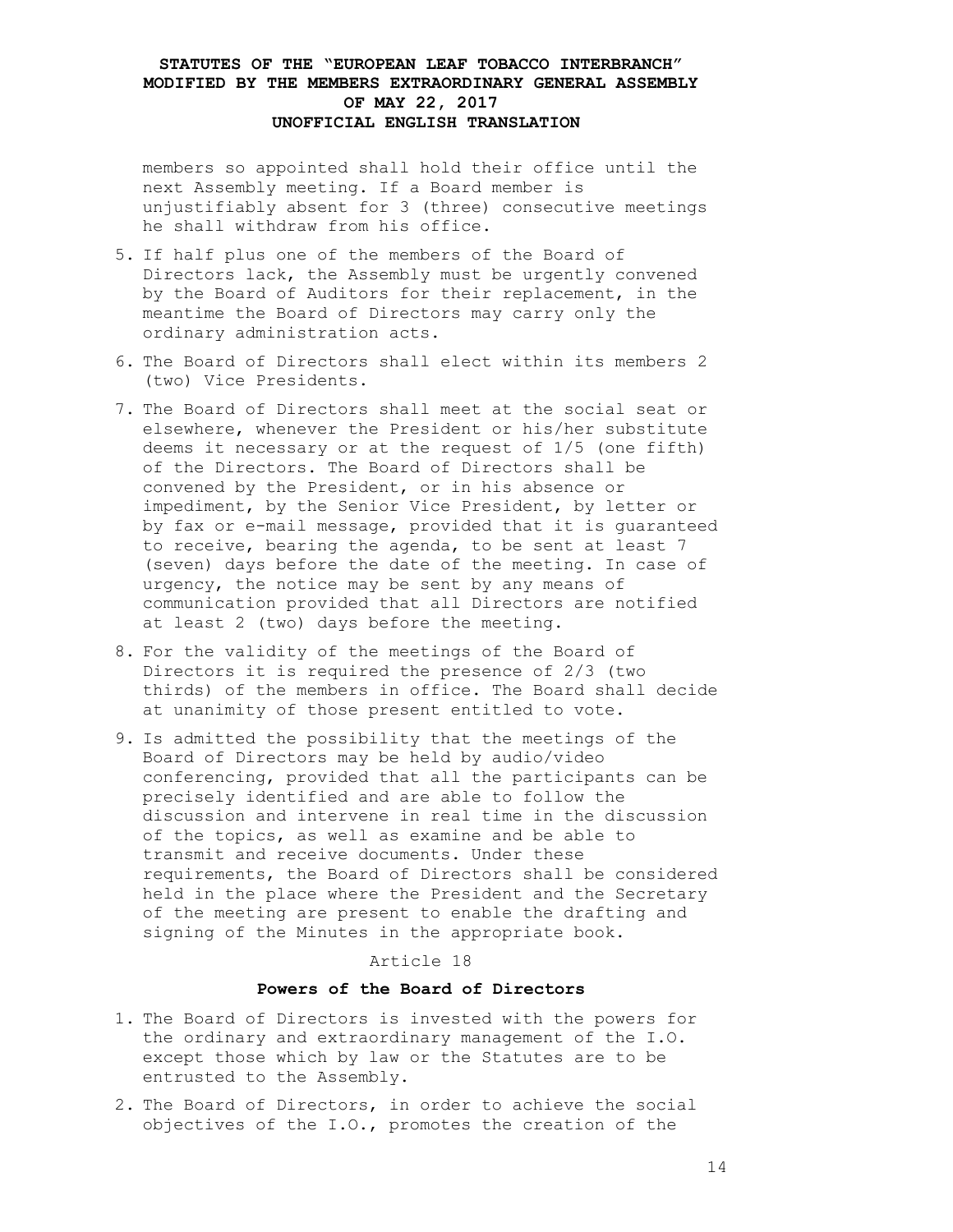Product Committees referred to in Article 20 and appoint the components.

- 3. The Board may assign special duties to the President, Vice Presidents and individual Directors.
- 4. The Board may provide for the appointment of a Secretary general of the I.O..
- 5. The Board decides upon the adhesion of the I.O. to European or International organizations.

Article 19

#### **President**

1. The President has powers of signature and of legal representation of the I.O. in court and to third parties; in the case of absence or impediment, he is substituted by the Senior Vice President.

#### Article 20

#### **Product Committees (variety groups)**

- 1. The Product Committees can be established in accordance with Article 13, and shall be chaired by a responsible Coordinator and composed of representatives of the I.O. members interested in a specific tobacco variety group.
- 2. The Committees may invite to attend to its meetings individuals who are not members of the Committees themselves, where if the need arises.
- 3. The Committees hold its office for the same period of time of the Board of Directors.
- 4. The Committees, if established, enjoy functional autonomy for specific issues pertaining to the variety group represented. Specific subject of the activities of the Committees, if established, are those contained in Article 4 of the present Statutes, with the exception of those foreseen in letters p) to w).
- 5. The proposals from the Product Committees product are subject to the approval of the Board of Directors of the I.O. for the verification of the compliance with the general action and financial compatibility with the budget of the I.O..
- 6. The Committees meet at the social seat or elsewhere, whenever the Coordinator deems it necessary or when requested by at least 1/5 (one fifth) of the components. The convocation of the meeting must be sent in copy to the Board of Directors of the I.O..
- 7. Where possible, the meetings of the Product Committees can be arranged by audio/video conferencing, provided that all the participants can be accurately identified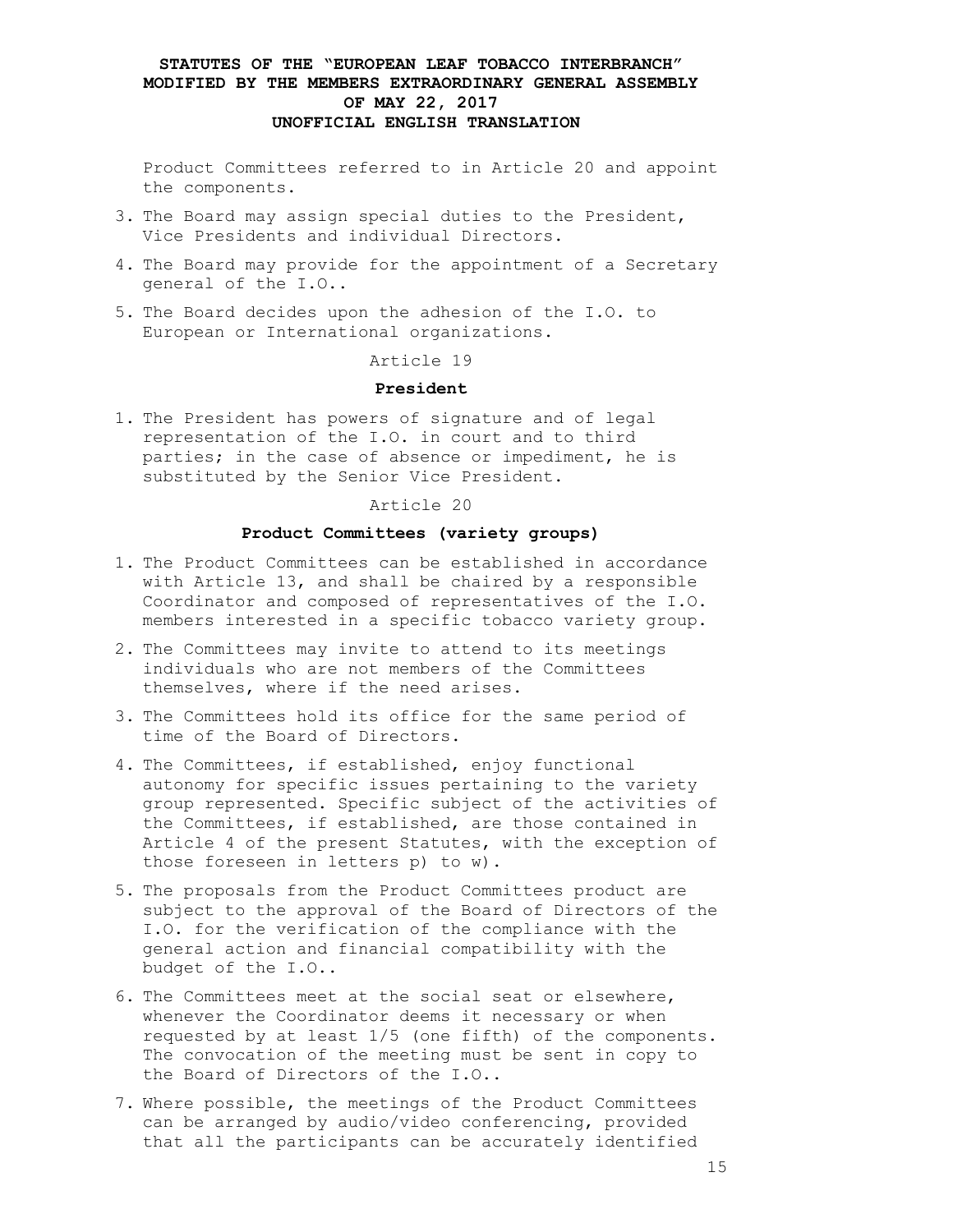and that they are able to follow the discussion and intervene in real time on the discussion of the topics, as well as examine and be able to transmit and receive documents. If these requirements are proved, the Committee meeting is considered held in the place where is located the Coordinator of the meeting, to enable the drafting and signing of the minutes.

### Article 21

### **Board of Auditors**

- 1. The Board of Auditors consists of three (3) full members and two (2) substitutes, appointed by the Assembly even among individuals who are not related to the I.O. members.
- 2. The President of the Board of Auditors is elected by the Assembly.
- 3. The Auditors shall remain in office for the same period of the Board of Directors and may be reappointed. The Board of Auditors shall exercise the tasks and functions in accordance with the provisions of the Italian Civil Code and other applicable rules of law.

#### ARTICLE 22

### **Secretarial office**

1. The Secretarial office, if appointed, is composed by the pro-tempore secretaries of all the I.O. member organizations and is responsible for the implementation of the resolutions of the Board of Directors.

#### Article 23

#### **Financial year and revenue**

1. The financial year of the I.O. ends on 31 December of each year.

The revenue of the I.O. will consist of:

- a) contributions of the members, approved annually by the Assembly in accordance with the budget and the financial statements of the I.O.;
- b) specific contributions to the various initiatives undertaken by the operators concerned;
- c) public subsidies of the European Union, national and regional;
- d) contributions from private external parties, in support of the I.O. activities;
- e) any possible financial income.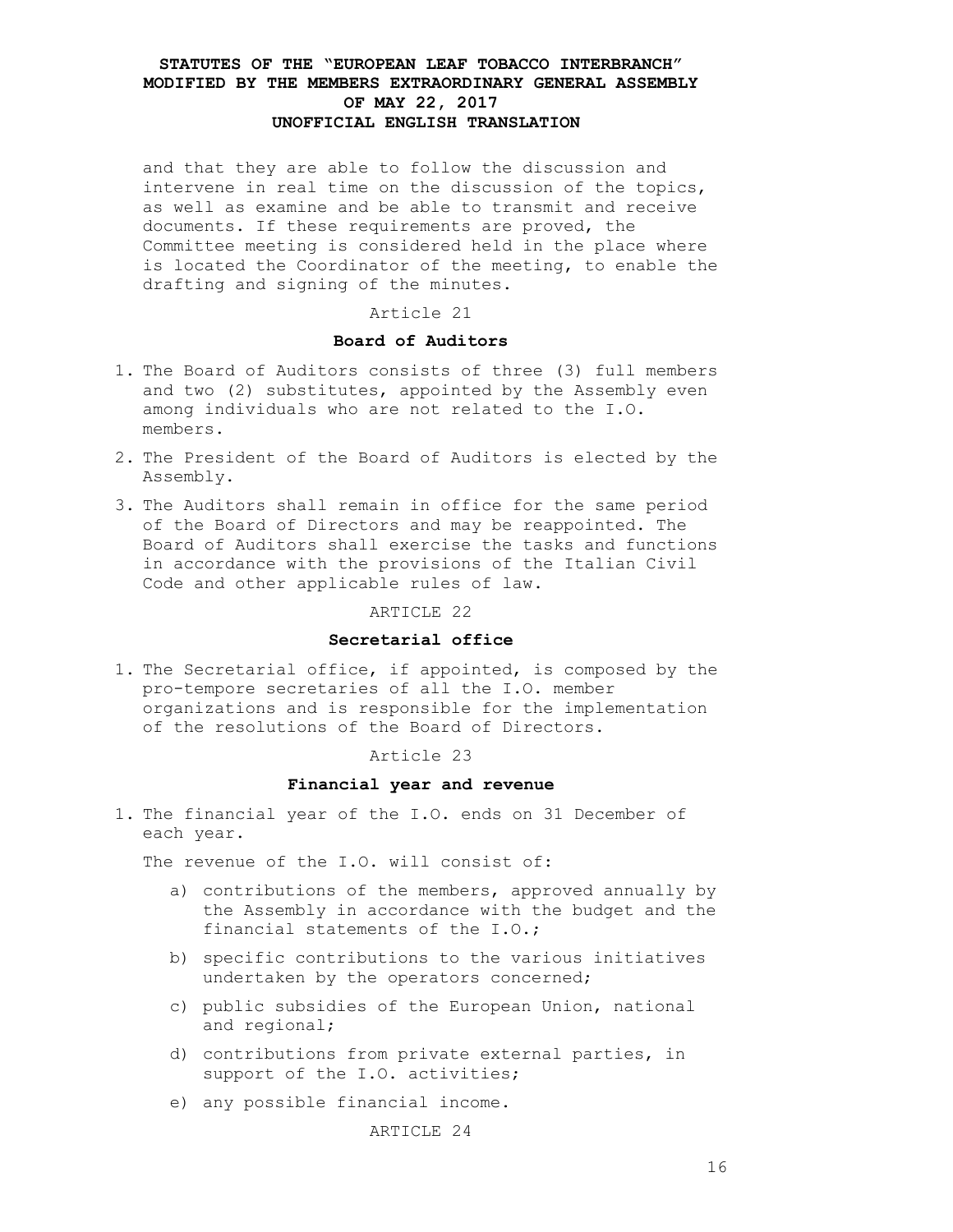#### **Assets**

- 1. The I.O. assets consist of:
	- a) movable and immovable property which by purchases, bequests, donations, or otherwise, are in the ownership of I.O.;
	- b) the amounts that the Board of Directors destinies to form financial reserves or provisions.

It is forbidden to distribute even indirectly, profits or surpluses as well as funds, reserves or capital during the life of I.O., unless the distribution is required by law.

### Article 25

#### **Dissolution**

- 1. In case of dissolution of the I.O. the Extraordinary Assembly Meeting shall appoint one or more liquidators, and determine the skills and compensation.
- 2. The residual fund that might be available at the end of the liquidation after the payment of all liabilities will be used in the manner prescribed by the Assembly, in accordance with the legislation in force, in favour of another association with similar objectives or for the purposes of public utility, unless otherwise required by law.

#### Article 26

#### **Disputes**

- 1. For the purposes of this article, which has the meaning of an arbitration clause, the settlement of all disputes between the members and the I.O., whatever their technical, administrative and/or legal nature, arisen in the application and interpretation of the provisions of the present Statutes, the regulations, and any other act deliberated by the social bodies, shall be referred to the judgment of a Court of Arbitration, which will act in ritual form.
- 2. The Court of Arbitration will be composed from time to time by three (3) Arbitrators composers, two of which are appointed by the parties in dispute and the third, who serves as President, appointed by mutual agreement between the first two.
- 3. In the event of failure to agree, the appointment of the third arbitrator shall be made upon request of the most diligent party by the President of the Court of Rome.
- 4. The final deadline to appeal to the Court of Arbitrators shall be 30 (thirty) days from the date of knowledge of